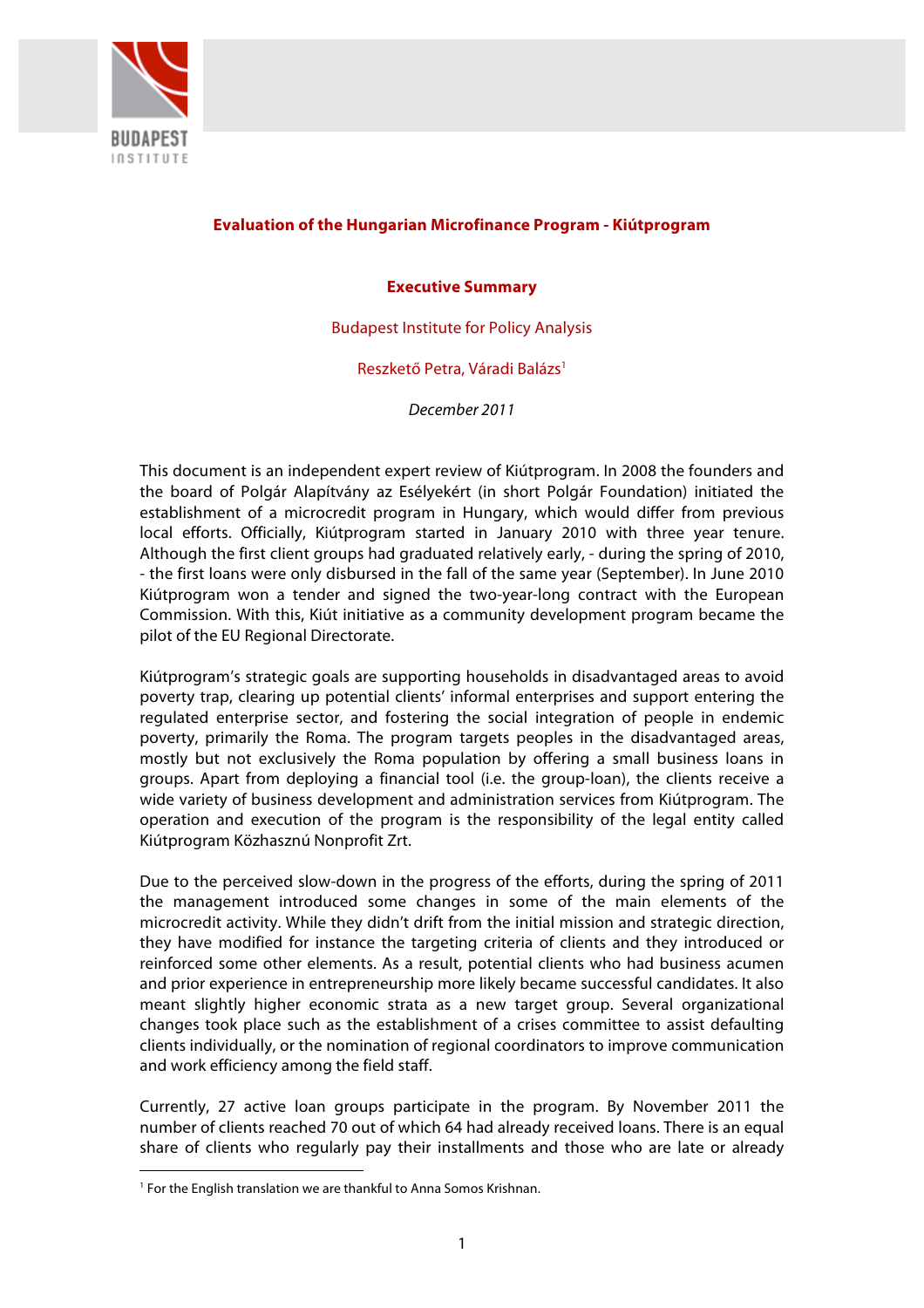expelled from the program. 11 clients had received their second or third loan. The initial goal of the program, similarly to the Grameen Bank clientele, to target mostly women, is not sufficiently achieved at this stage. At the moment 45% of the borrowers are women and among the waiting clients the majority is also men.

The size of the loan portfolio is close to 50M HUF. The outstanding arrears totals to 16.2M HUF. The average loan size for the period ending November 2011 was 651.151 HUF, which is in the range of 200.000 HUF to 1.000.000 HUF.

Considering that our assessment was requested in June 2011 it entailed the evaluation of Kiútprogram using a double filter. On the one hand we have studied the relevance of the program activities in light of the initial goals of the founders and we aimed also at the evaluation of the so called 'model change' (introduced in 2011) and examined the internal consistency of the program (*quasi ex ante* evaluation). We have not focused however on the program efficiency or the comprehensive assessment of the program management. Instead, we examined the consistency of the implementation (*cf* focus of classical ongoing evalutions).

We have applied both qualitative and quantitative methods, in the case of the latter with severe methodological caveats (see, limits to statistically significant interpretations due to low number of observations). The assessment period covered July-December 2010.

The experiences of the last three decades show correlation between the international/ regional and domestic microcredit programs. The impact assessments of these programs list several success and failure factores, which we summarize below.

### **Relevance and consistency of the program**

- Kiútprogram's strategic goals are justified however its targeted results are overly ambitious. The three long-term strategic goals' simultaneous realization has tradeoffs, and at the same time, the three-year pilot tenure makes it irrealistic to achieve.
- This program's strategic goals are extremely challenging to achieve even if there existed synergic relationships with other development initiatives locally, or if it was a well-tested and carefully planned intervention – though none of them is the case.
- Previous experiences of microcredit in Hungary showed that fostering registered enterprises is hampered by difficulties especially among the most underprivileged population. In an otherwise highly regulated, developed market environment the market entry costs, the seasonality of relevant business activities, the information asymmetry, presence of strongly competitive informal businesses etc. explain the failure of micro enterprises rather than the motivations of the individual entrepreneurs. The early phase of the Kiutprogram (October 2010 and beginning 2011) has also confirmed this experience.
- Formalizing the "black" or "grey" enterprises coupled with the goal of minimizing the social prejudice have a lot of embedded challenges if one tries to do it for the poorest of the poor. This holds true even more for a program, which works in isolation and not as part of a geographically focused, long-term and comprehensive development scheme. Having said that the economic sustainability of the enterprises established under such a program is strongly questionable.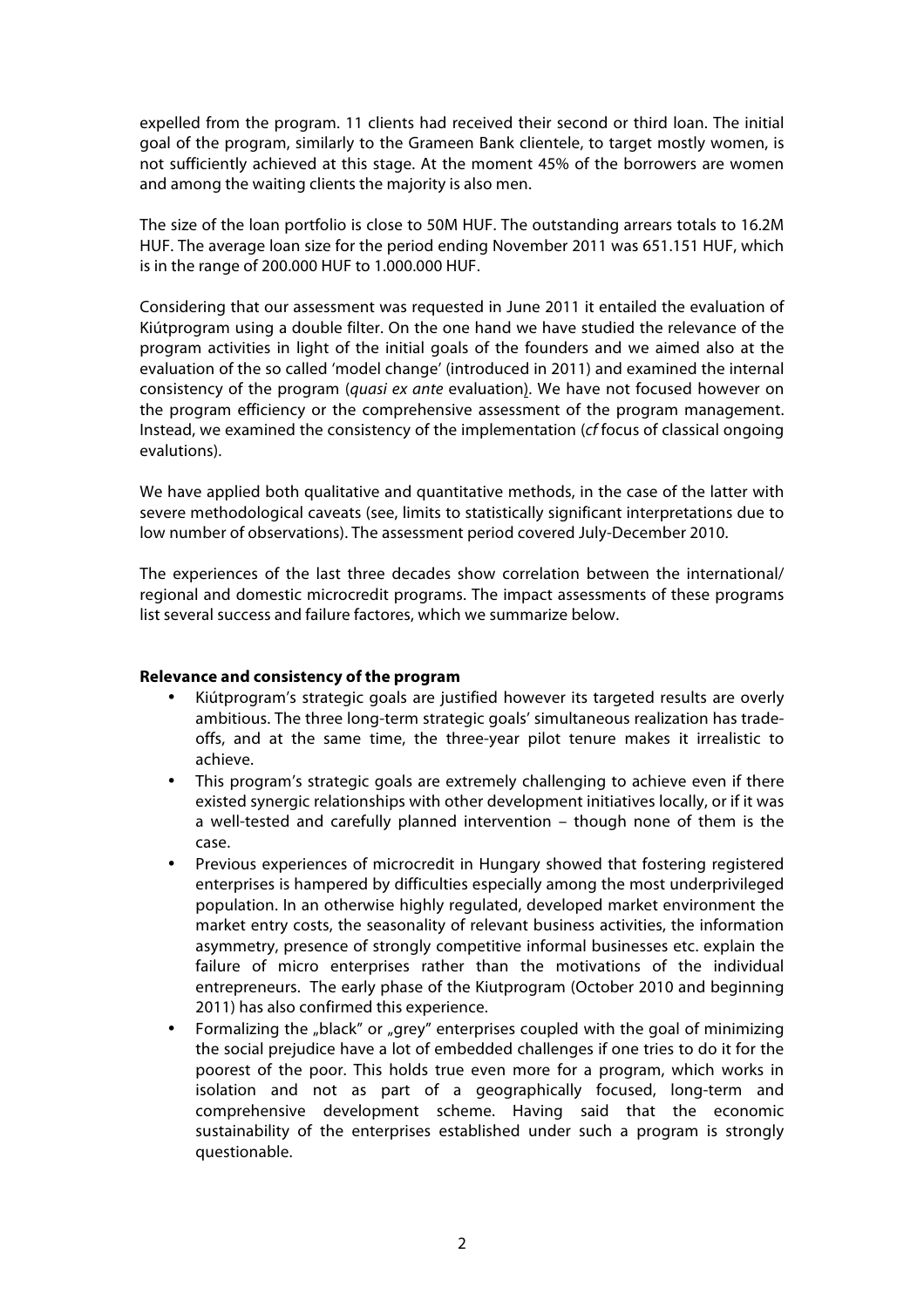- The operative management of Kiutprogram quickly realized that the targeted number of clients (100 in the first year and 300 in the following year) is unrealistic to achieve. This is mainly a result of the initial phase where the implementation has already been started before finishing the operative planning of the program. This also explains the substantial delay in the first loan disbursement compared to the group formation date. Despite knowing all this, no changes have been made in the target numbers by June 2011.
- It will be part of the *ex post* impact assessment upon the completion of the pilot to decide whether there is any income increase among the people who availed business loans from Kiut. According to currently available monitoring data it is questionable that during the first year the current borrowers experienced any increase in their household income especially considering the low (or zero) saving rates of these households and the upfront investment needs of their enterprises. (These often include the settlement of previous debt as well thus not solely the procurement expense of the business equipment and/or inventory.)
- The repayment targets (75% of the first cycle clients and 80% of all subsequent cycles) are justified and well in accordance with international standards. However, it is important to note that these performance measures usually refer to scaled up and long-term programs and not pilots, which in addition operate in the midst of an economic crisis.
- The group lending activity has a key focus on the group itself. On the one hand the group ensures efficiency in lending but most importantly it provides a platform for mutual learning, an opportunity for shared responsibility and ensures moral obligation. (I.e. the members try to avoid losing face in front of others.) These factors are fundamental in circumstances where the commercial lending conditions cannot be met by traditional collateral.

In the international context the success of strong group dynamics in microlending were achieved best in communities where other binding forces like religion, or traditional social structures and customs supported the community or when mutual financial guarantee were introduced to the members. Prior to this pilot in Hungary we have no example for the former solution (moral or religious ties), but the latter (mutual financial guarantee) has proved to deliver negative acceptance. Kiutprogram experienced that groups function well until the loan disbursement but after that point in some cases the support function diminishes and peer pressure becomes weak or nonexistent.

- The "model change" brought the crisis committee into action to individually nurture defaulting clients and extend customized support to group members. Although this new program element seemed obvious from a cost consolidation and implementation perspective (and as a response to multiple defaults in the beginning of 2011), it proved to be only symptomatic treatment and had a rather negative impact on the effectiveness of the program.
- Regarding the loan tenure we have found the one year without grace period repayment condition hardly feasible despite the carefully assessed business plans. Internationally, only those businesses were able to deliver on this where the yield after one year was exceptionally high, which is of course an activity dependent factor. Kiútprogram could alleviate this by initiating savings activity in the first 6 months when special state support schemes is available for most of the clients (see welfare bridge subsidy). While attempts to implement this are clearly documented in the internal policies of Kiút, during the execution we found little evidence for the same.
- The life rules, which serve usually as a code of conduct for credit groups, were elaborated by the program management and accepted but regarded unnecessary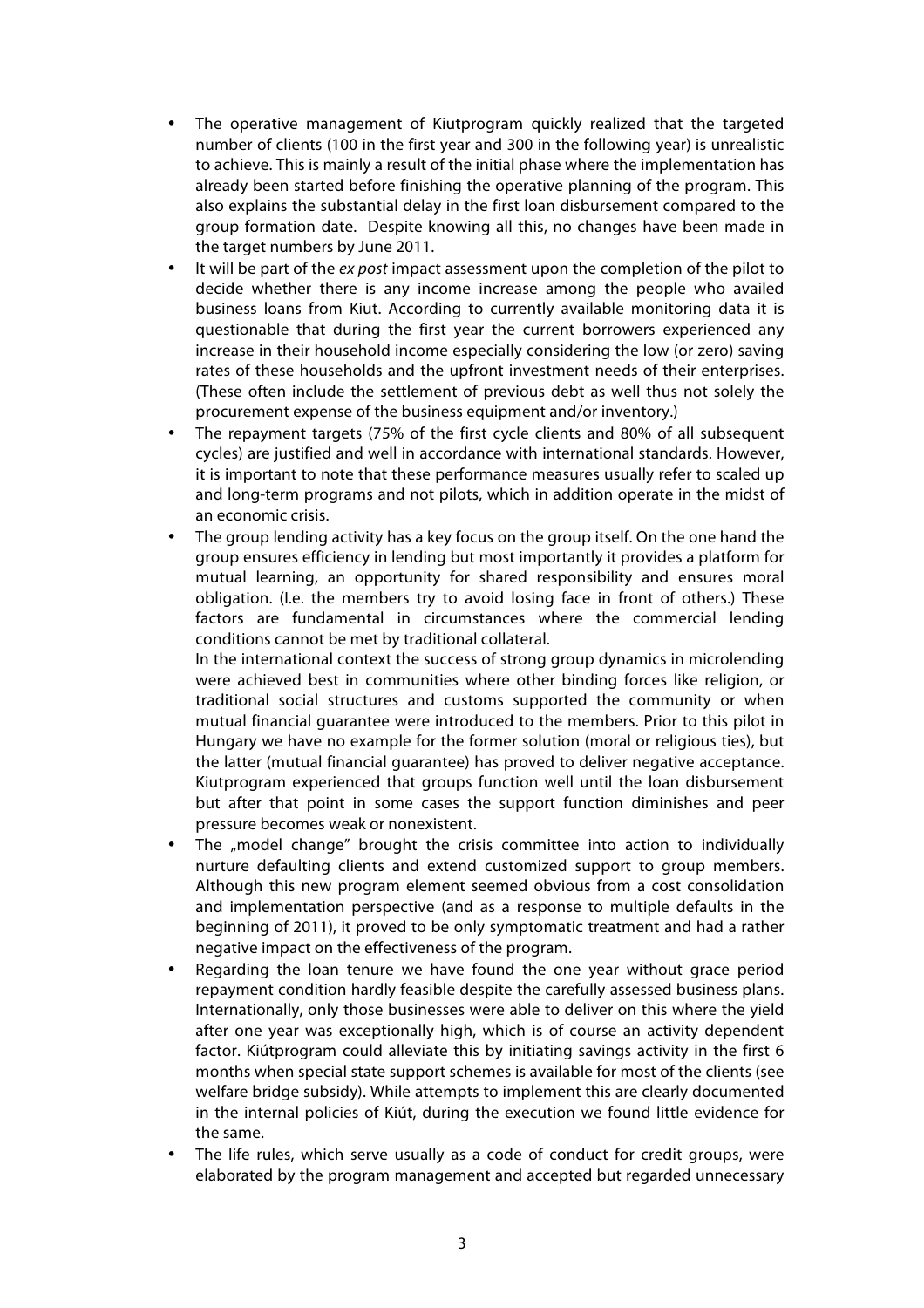by the group members. (They have shared this view during interviews.) They had no or limited active role in forming these rules. It is more an exception where the members could contribute to form these rules or they could complement and discuss the existing ones. We conclude thus that these life rules played no effective role in the operation of Kiútprogram, despite having a proven track record of the benefits of it in other microcredit initiatives.

The program designers recognized well the necessity of additional business development services such as financial literacy training, entrepreneurial skills training, group formation and mentoring services even after the loan disbursement.

### **Targeting**

- The early programs run in Bangladesh implied various elements such as landless women as potential clients, Grameen rules regarding living circumstances (referred to 16 decisions), short- tenured small loans mostly as a working capital, and dissemination of basic market information. On the contrary the North American microcredit programs were targeting mid- ad long term investments and/or working capital coupled with business planning and cash flow management mostly explained by the complexity of the business environment and the society. The same holds true for those Eastern- Central European programs where the refundable contributions were targeting the extension of existing enterprises other than start-ups.
- On the one hand, it is an important empirical lesson that those programs that provide consumptions loans, which in most cases cover the existing debt of clients, are doomed to fail. (See more the lessons learnt from the Hungarian microcredit experiences in Hungary.) On the other hand, international program experiences suggest that the *a priori* assessment of potential clients' financial needs (and saving potentials) despite being time consuming is fundamental and most beneficial to mitigate default risk. This allows the loan product and the support services to be customized exactly to the beneficiaries' needs.
- Kiútprogram's efforts are commendable in identifying the above needs both during the feasibility study and the planning phase. The challenge instead proved to be how the implementation will adjust to needs of real clients as opposed to the those of an "ideal client" envisioned by the program architects (and sponsors) initially. Our review shows that despite the efforts to correct targeting mistakes after the model change, the new clients happen to be minimally different from those who were recruited earlier. We expect improvement in this with more experienced field staff joining the program, but the high fluctuation of staff (especially among the field agents), the internal communication difficulties, and the lack of organizational learning may hinder the same.
- By tailoring the model to local and individual needs special factors such as the close proximity of markets, information and procurement opportunities and the differences of the same in urban *versus* rural areas should be considered. Such differentiation is visible in the program, but strongly dependent upon the personal commitment and loyalty of the field agent and his flexibility towards clients. Upon the completion of the pilot, institutionalizing these efforts would be worthwhile by comprehensively assessing which business development service is preferred by clients at what location.
- Even in Budapest the ethnic discrimination strongly narrows the possibilities of having a relevant customer base for Kiut enterprises; hence the change in targeting towards more integrated markets gives a better chance for the Kiut businesses to survive. Our observations, without being representative, show that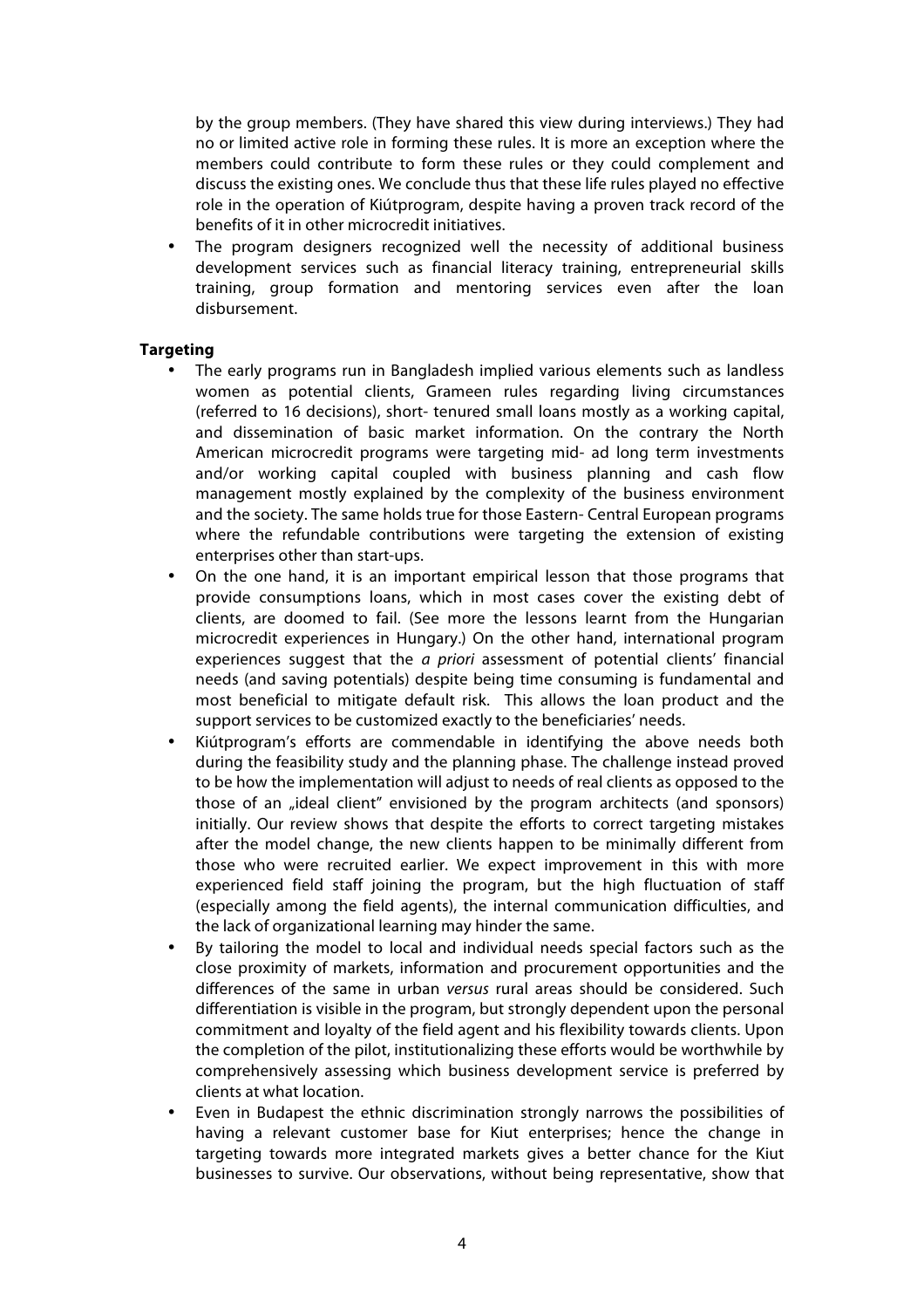there are only few enterprises in the isolated villages, which could be sustainable even after the pilot is over, and the current services (such as procurement with the field staff vehicle or complimentary accountant, etc.) are discontinued. Our experience reinforced thus that the model change turned the targeting for the better, but we would like to draw the attention to the necessity of "exit strategy" to ensure the survival of supported businesses post the pilot.

#### **External coherence of the program**

- It is an important international and national experience that a country's business environment and the quality of the regulatory framework strongly influence the success ratio of startups. Therefore, in an over-regulated and instable business environment the survival and the success of the established enterprises may depend on factors over which are beyond the control of program management. For instance the constantly changing taxation and social security system, or the relatively high administrative burdens of setting up business might challenge the potential target group due to informational asymmetries and limited financial resources. The lack of information or uncertainties in framework conditions can easily absorb the savings of the targeted households or even provide disincentives to necessary savings. Such factors weigh equal if not more than the potential demand or the input expenses of the startups.
- In developed economies the market competition is more vibrant. Dominant market players (large conglomerates), import prices, or the informal business practices of local competitors often determine the local prices. This may put microfirms easily out of business in some sectors as far as profitability is concerned. During our review such disadvantages became clear through the group interviews. The comprehensive analysis of the above factors, however, should be part of the *ex-post* impact assessment.
- Being a financial intermediary is heavily regulated in Hungary and burdened with strong financial sector entry barriers. This and the pilot nature of Kiut inevitably resulted in a partnership with a bank and established the need for a new product with all its procedures suitable for their low-income clientele from scratch. This resulted a substantial delay in the first loan disbursements (September 2010), which impacted the fragile trust between the first group members and the program staff. The overly extensive banking administration hampered the efficient execution of the program also later and contributed and still contrinbutes to the decreasing confidence of the field workers.
- When discussing external factors it is crucial to mention the impact of the Hungarian Government policy changes in the underprivileged segment of the society. Most of the relevant state subsidies (social transfers, business development support schemes) relevant to the target groups and their potential local clientele were modified to the disadvantage of those groups. Our experience showed that the purchasing power of the Kiut target communities decreased by and large by 2011 and shows string seasonality depending on the availability of the social schemes. (E.g. community work program are provided mostly in the summer period by local governments). We have not covered under this study the thorough research of consumption behavior pattern changes in the aforementioned period, but we strongly recommend running an extensive assessment on this issue (see, seasonality of local demand, changes in complimentary household incomes and consumption behaviors).